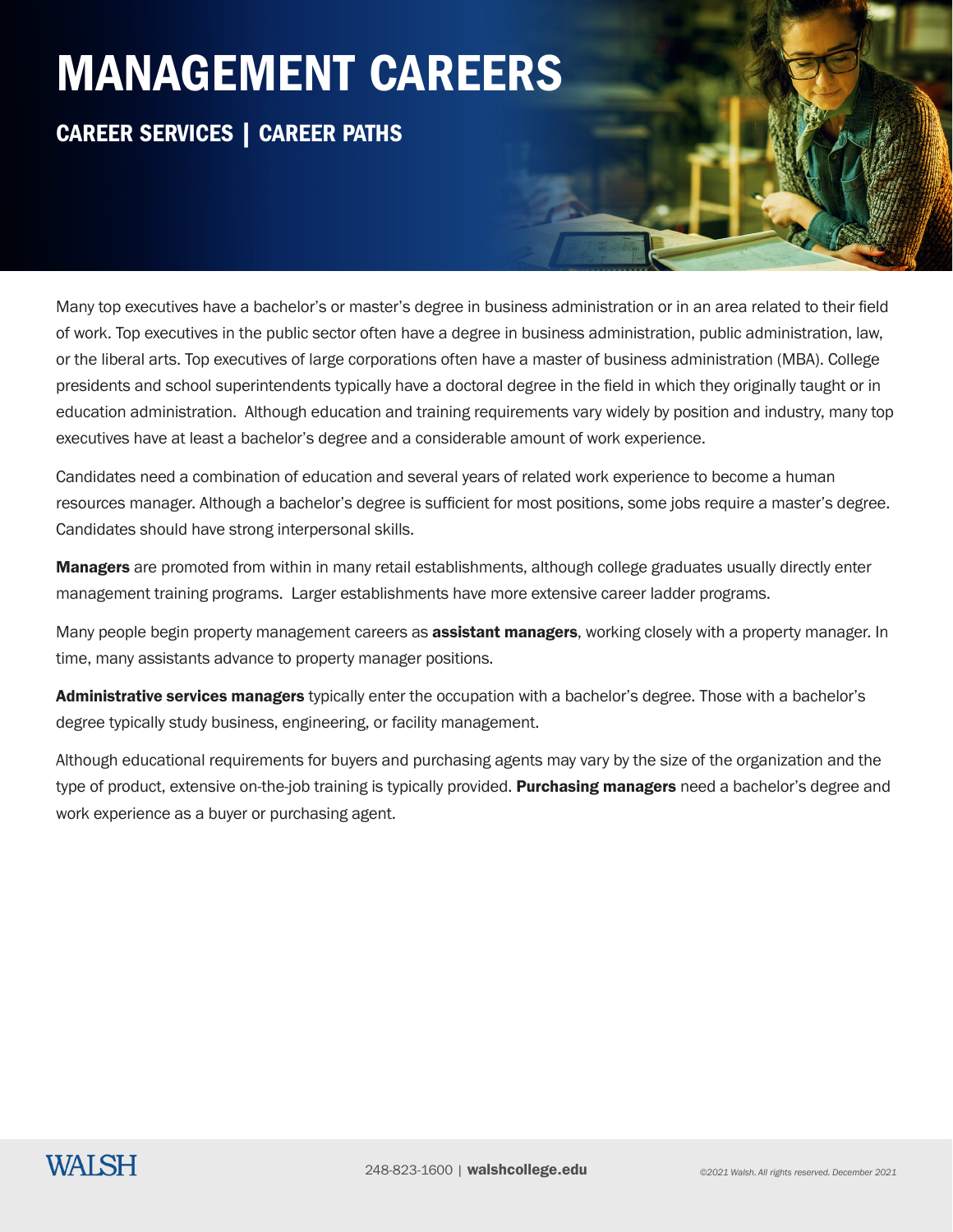### CAREER SERVICES | NATURE OF THE WORK

The responsibilities of top executives largely depend on an organization's size. A manager of a small organization is responsible for purchasing, hiring, training, quality control, and day-to-day supervisory duties. In large organizations top executives typically focus more on formulating policies and strategic planning, while general and operations managers direct day-to-day operations.

- Human resources managers plan, direct, and coordinate the administrative functions of an organization. They oversee the recruiting, interviewing, and hiring of new staff; consult with top executives on strategic planning; and serve as a link between an organization's management and its employees.
- **Retail managers** are responsible for the success of retail stores. They ensure the smooth and efficient functioning of retail businesses as well as the provision of quality goods and services to customers.
- **Property managers** administer income-producing commercial and residential properties and manage the communal property and services of condominium and community associations.
- Administrative services managers work throughout private industry and government, coordinating and directing a broad range of supportive services. In larger firms there is more specialization for management, office management, contract administration and property management.
- Purchasers and buyers seek to obtain the highest quality merchandise at the lowest possible price for their employers. This involves determining which commodities or services are best, determining the suppliers of the product or service, negotiating the lowest price, and awarding contracts that ensure that the correct amount of the product or service is received at the appropriate time.
- Industrial production managers coordinate activities related to the production of goods and direct the work of first-line supervisors. Their major functions include responsibility for production scheduling, staffing, equipment, quality control, inventory control and the coordination of activities with other departments such as purchasing.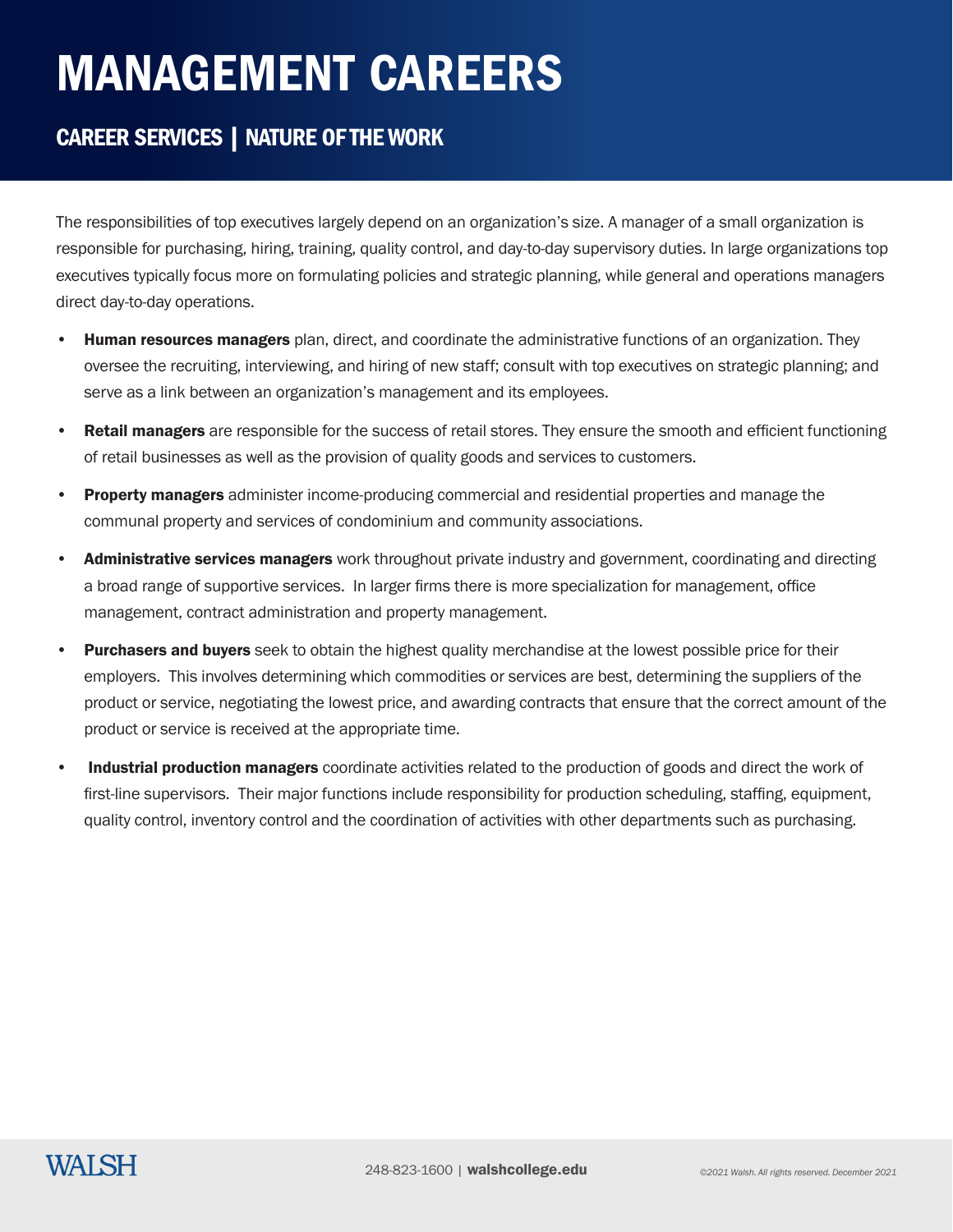### CAREER SERVICES | OUTLOOK AND INCOME

#### OPPORTUNITIES FOR EMPLOYMENT

- **Employment in management occupations** is projected to grow 9 percent from 2020 to 2030, about as fast as the average for all occupations, and will result in about 906,800 new jobs. Employment growth is expected to be driven by the formation of new organizations and expansion of existing ones, which should require more workers to manage these operations.
- Employment of administrative services and facilities managers is projected to grow 9 percent from 2020 to 2030, about as fast as the average for all occupations. Tasks such as managing facilities and preparing for emergencies will remain important in a range of industries.

\*Source: US Department of Labor, Bureau of Labor Statistics, OOH.

#### SALARY EXPECTATIONS

The median starting salary for graduates with a Bachelor's degree in Business Administration Management was \$60,000\*.

\*Source: Salary Survey, Winter 2021, National Association of Colleges and Employers.